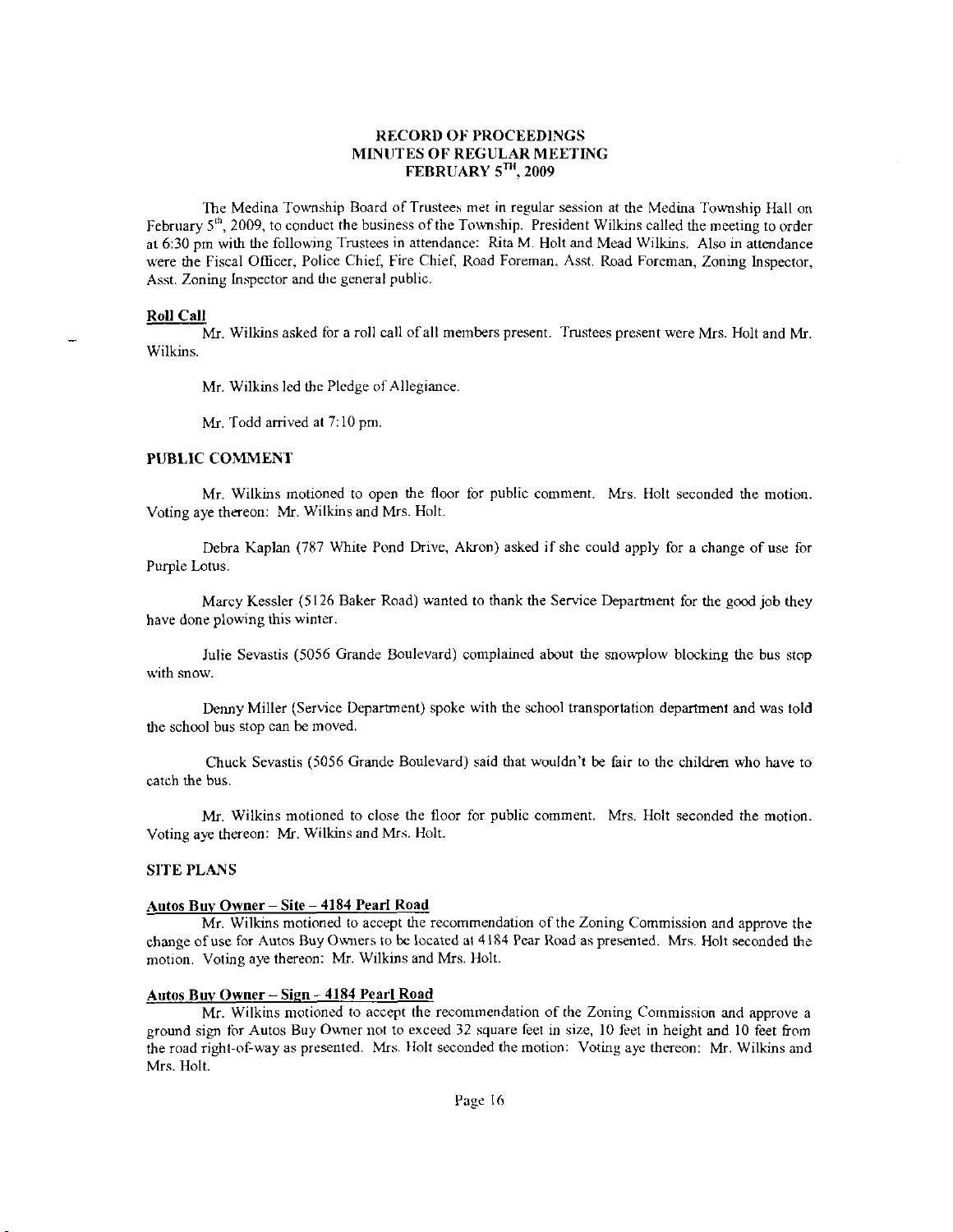# SITE PLANS CON'T

# United Baptist Church - Site - 2920 Pearl Road

Mr. Wilkins motioned to accept the recommendation of the Zoning Commission and approve the change of use for United Baptist Church to be located at 2920 Pearl Road as presented. The Board noted that the applicant must apply to the Medina County Building Department and obtain any and all approvals and permits that may be required before operating the use of the Church. Mrs. Holt seconded the motion. Voting aye thereon: Mr. Wilkins and Mrs. Holt.

## United Baptist Church - Sign - 2920 Pearl Road

Mr. Wilkins motioned to accept the recomnendation of the Zoning Commission and approve an ID sign for United Baptist Church not to exceed 75 square feel in size and 20 feet in height as presented. Mrs. Holt seconded the motion. Voting aye thereon: Mr. Wilkins and Mrs. Holt.

# OTHER BUSINESS

# Solid Waste Management Presentation by Bill Strazinsky. Coordinator

Mr. Strazinsky gave a very informative presentation explaining the necessity for the Trustees to pass a resolution approving a Solid Waste Draft Plan Update of the Medina County Soiid Waste Management Disrict. He also stated that Medina County is a single county district with the Medina Central Processing Facility being built in 1993. All the trash in Medina County goes to that facility and it is recycled. 200,000 pounds of recyclables are pulled out every day. The facility also sells compost and colored mulch from recycled wood at \$16.00 per yard. The facility is open from 6 am to 4:30 pm Monday through Friday and 7 am to Noon on Saturday.

# Resolution No. 02052009-006

Mr. Wilkins notioned to put forth the following resolution approving the Solid Waste Draft Plan Update of the Medina County Solid Waste Management District.

WHEREAS, the Board of County Commissioners of Medina County have established the Medina County Solid Waste Management District (the District) and have established and convened a "Solid Waste Management Policy Committee" in accordance with Section 3734.54 of the Revised Code (the "Policy Committee") to prepare a "Solid Waste Management Plan Update" for the District as required by Section 3734.54 (the "Plan"); and

WHEREAS, the Policy Committee completed a draft Plan Update for the District and submitted that Plan Update to the Director of the Ohio Environmental Protection Agency for preliminary review and comment in accordance with Sections 3734.54 and 3734.55 of the Revised Code; and

WIIEREAS, the Policy Committee received the Director's written, non-binding advisory opinion regarding the draft Plan Update and established a public comment period and held a public hearing concerning the drail Plan Update; and

WHEREAS, the Policy Committee, after consideration of comments and recommendations received concerning the draft Plan Update, made certain modifications to the draft Plan Update and has adopted and submitted to this legislative authority a copy of the draft Plan Update for the District as so modified (the "Final Draft Plan Update"): and

WHEREAS, this legislative authority is required by Division (B) of Section 3734.55 of the Revised Code to approve or disapprove the Final Draft Plan Update and has been requested to approve the Final Draft Plan Update.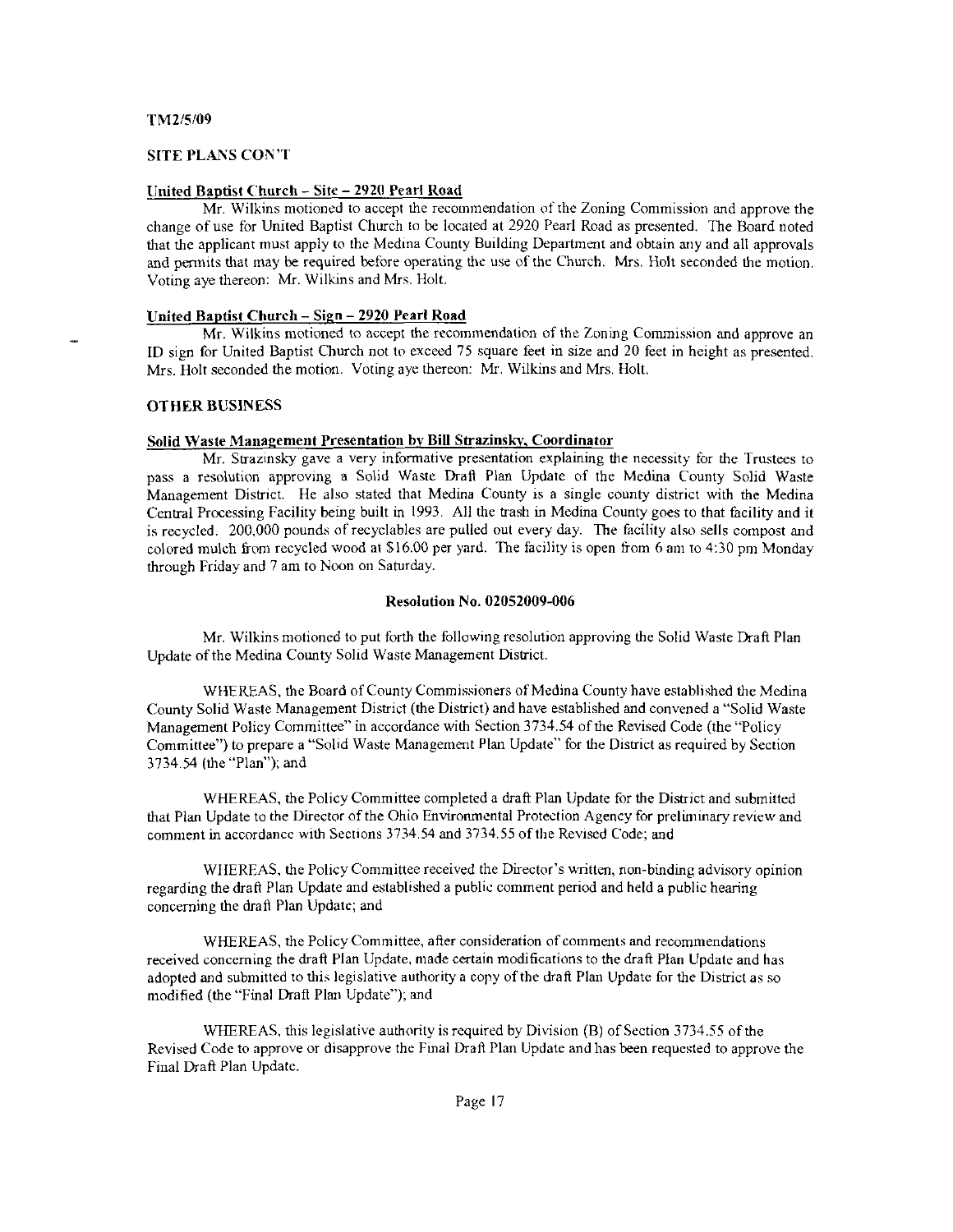# **OTHER BUSINESS CON'T**

#### Solid Waste Draft Plan Update Resolution Con't

NOW, THEREFORE BE IT RESOLVED by the Medina Township Board of Trustees, County of Medina, State of Ohio, that;

Section 1. The Final Draft Plan Update is hereby approved by the form submitted to this legislative authority and presently on file with the Clerk of this legislative authority.

Section 2. The Clerk of this legislative authority is hereby authorized and directed to mail or otherwise deliver promptly a certified copy of this resolution to the Policy Committee,

Section 3. This Board finds and determines that all formal actions of this Board concerning and relating to the adoption of this resolution were taken in an open meeting of this Board and that all deliberations of this Board that resulted in those formal actions were in meetings open to the public in compliance with the law.

Section 4. This resolution shall be in full force and effect from and immediately upon its adoption.

Mr. Todd seconded the motion. Voting aye thereon: Mr. Wilkins, Mr. Todd and Mrs. Holt.

## Interview with James Apana for ZC or BZA Boards

The Trustees interviewed James Apana for a possible position on either the Zoning Commission or the Zoning Board of Appeals.

# **Approval of Accounts Pavable**

Mr. Wilkins motioned to approve accounts payable checks #19355 to #19474 and totaling \$92,275.57. Mr. Todd seconded the motion. Voting aye thereon: Mr. Wilkins, Mr. Todd and Mrs. Holt.

#### **Approval of Payroll**

Mr. Wilkins motioned to approve payroll checks #12735 to #12798 totaling \$49,144.31 with \$4,246.34 in deductions and adjustments. Mrs. Holt seconded the motion. Voting ave thereon: Mr. Wilkins, Mrs. Holt and Mr. Todd.

#### **Approval of Minutes**

Mr. Wilkins motioned to approve the January 8, 2009, regular meeting minutes. Mrs. Holt seconded the motion. Voting aye thereon: Mr. Wilkins, Mrs. Holt and Mr. Todd.

Mr. Wilkins motioned to approve the January 14, 2009, special meeting minutes. Mrs. Holt seconded the motion. Voting aye thereon: Mr. Wilkins, Mrs. Holt and Mr. Todd.

Mr. Wilkins motioned to approve the January 22, 2009, regular meeting minutes. Mrs. Holt seconded the motion. Voting aye thereon: Mr. Wilkins, Mrs. Holt and Mr. Todd.

## **Conservation Easement**

Mr. Wilkins discussed the final draft for the Conservation Easement for the 33 acre property across from Hamlin Road on Route 3. The easement is for the flood plane in exchange for 8 acres behind TSC on Pearl Road. A contract will be developed with the park district to develop a natural wildlife preserve with a trail and a field for residents to use. It has been reviewed by the Prosecutors Office, Mr. Wilkins said it is a win-win situation because we would get 8 acres of additional land to preserve as green space, a park at no expense and the high spot on the Route 3 Property would still be buildable if a new Fire Station were to be built.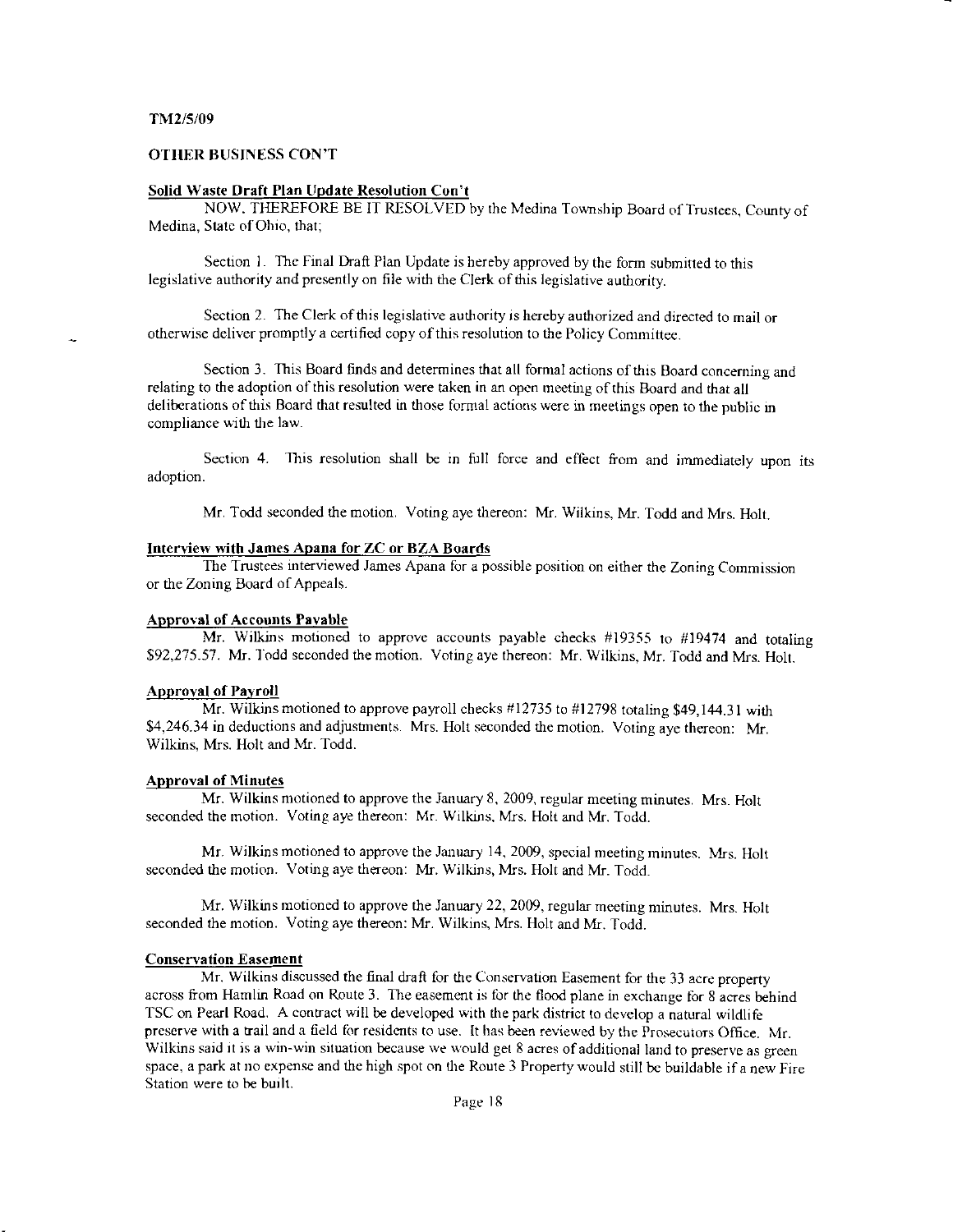# REPORTS

#### Police Report

Chief Arbogast stated that the departrnent bad 1,065 calls for service in January 2009. There were 68 accidents, 19 criminal acts, 283 traffic stops, 2 stolen vehicles from car dealer lots and 42 arrests. (See attached report) The changes made to the towing policy are being reviewed by the Prosecutors Office.

#### Fire Department

Chief Crumley reported that the department responded to 20 calls in the month of December 2008. (See attached) Mrs. Holt stated that the Fire Department was staffed during the severe storms.

Mrs. Holt discussed the LST meeting that was held that morning.

#### Fire Department Training

Mrs. Holt motioned to approve the Northern Ohio Arson Seminar at Ashland University, continuing education for Gary Bromley, at a cost of \$200.00. Mr. Todd seconded the motion. Voting aye thereon: Mrs. Holt, Mr. Todd and Mr. Wilkins.

#### Pay Scale for Fire Department Intern

I

ChiefCrumley asked what dre pay rate for the irtem was to be. He was told it would be \$7.50 per hour, the same as probationary firefighter.

## Road DeDartment

The Road Foreman reported that for the month of January 2009, the department maintained buildings, equipment and vehicles; installed repaircd and replaced sigps as needed; plowed and salted roads, shoveled townhall walks; removed dead deer from road; moved boxes from townhall; received salt deliveries totaling 1,021.79 tons at a cost of \$43,180.85 total salt used this year 1,630.12 tons at a cost of \$68.888.88.

#### Zoning Department

The Zoning Inspector reported that for the month of January 2009, 5 permits were issued as follows:

Comm Change of Use 3 Residential Addition 1 Sign

For a total value of permits issued of \$75,000.00. Fees collected \$544.40.

Mr. Wilkins motioned to approve the Departmental Reports. Mr. Todd seconded the motion. Voting aye thereon: Mr. Wilkins, Mr. Todd and Mrs. Holt.

# OTHER BUSTNESS

## Approval of Minutes

 $Mr.$  Wilkins motioned to approve the January 8, 2009, regular meeting minutes. Mrs. Holt seconded the motion. Voting aye thereon: Mr. Wilkins, Mrs. Holt and Mr. Todd.

Mr. Wilkins motioned to approve the January 14, 2009. minutes. Mrs. Holt seconded the motion. Voting aye thereon: Mr. Wilkins. Mrs. Ilolt and Mr. Todd.

Mr. Wilkins motioned to approve the January 22, 2009, regular meeting minutes. Mrs. Holt seconded the motion. Voting aye thereon: Mr. Wilkins, Mrs. Holt and Mr. Todd.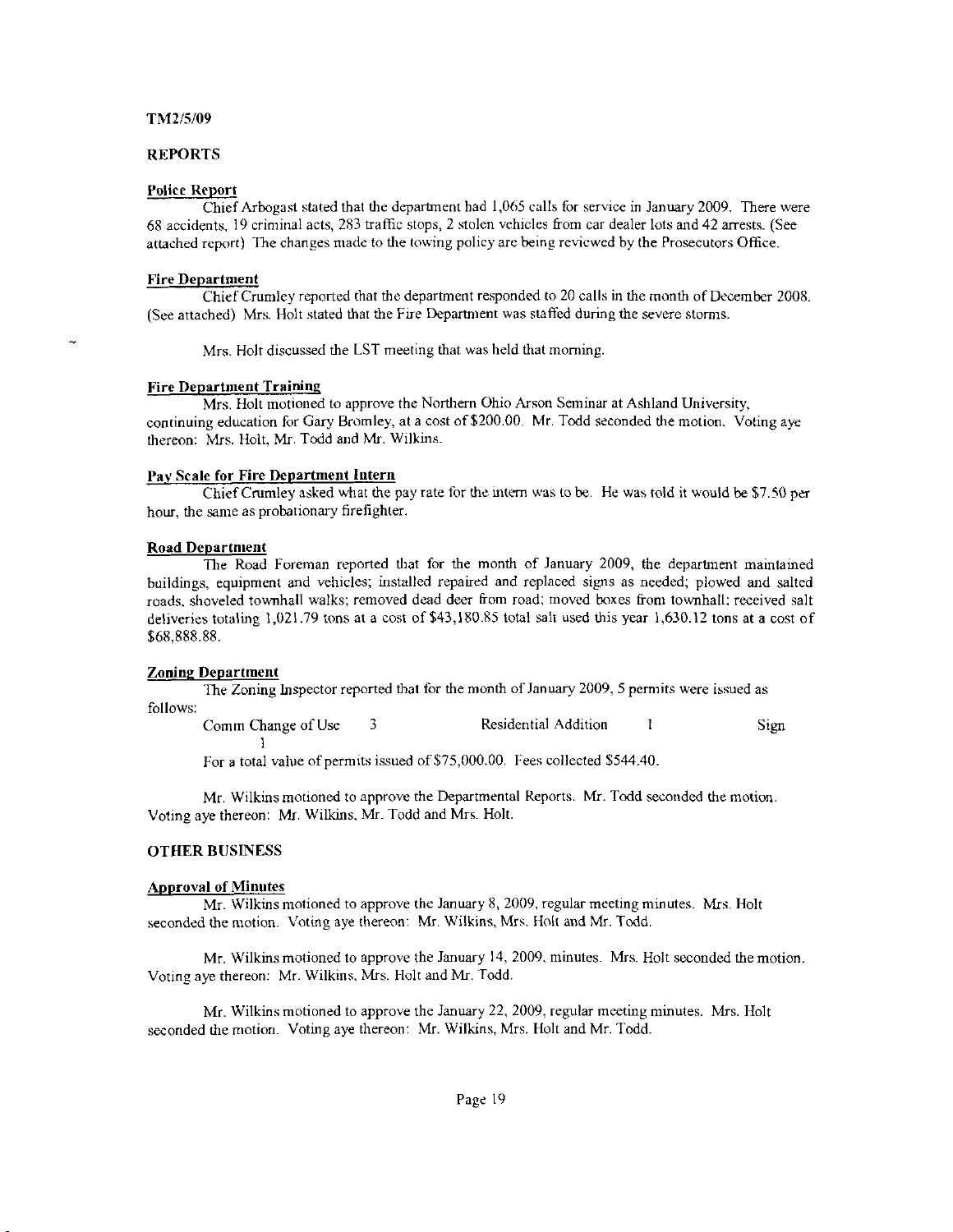# **OLD BUSINESS**

# **Sexually Oriented Business Resolution**

The Trustees reviewed the completed Sexually Oriented Business Resolution, Mr. Todd discussed some of the structural decisions that were made regarding this policy. Mr. Todd also discussed the few typographical errors that needed to be corrected that do not affect the spirit of the document as follows:

#### **Sexually Oriented Business Resolution Con't**

Section:

- I. C. 10 spelling of "United"
- I. C.16 delete "subject"
- II. A. apostrophe missing before the word "adult entertainment establishment"
- V. B. second line should be "the" not he
- IX. B. last sentence should read (V), sub-sections  $(B) (D)$  of this Resolution or any other reasonable inspection.

#### PUBLIC COMMENT

Mr. Wilkins opened the floor for public comment. Mrs. Holt seconded the motion. Voting ave thereon: Mr. Wilkins, Mrs. Holt and Mr. Todd.

Sally Gardner (3333 Foskett Road) congratulated the trustees on getting through the Sexually Oriented Business Resolution.

Mr. Wilkins motioned to close the floor for public comment. Mrs. Holt seconded the motion. Voting aye thereon: Mr. Wilkins, Mrs. Holt and Mr. Todd.

#### **Sexually Oriented Business Resolution Con't**

#### **Resolution No. 02052009-007**

Mr. Todd put forth a motion to pass a resolution to adopt regulations governing Sexually Oriented Businesses and Employees from Medina Township, Medina County, Ohio, as contained in the document titled the same and with the corrections that were previously mentioned to fix some of the grammatical and syntax errors. Mrs. Holt seconded the motion. Voting aye thereon: Mr. Todd, Mrs. Holt and Mr. Wilkins.

#### **Towing Policy**

Mr. Wilkins said the Towing Policy is with the Prosecutors Office.

## **Noise Resolution**

Mr. Wilkins stated that Mr. Thorne will discuss this issue at the March 5, 2009. Trustees Meeting.

#### **Cook Road Damage**

Mr. Todd said the Cook Road damage issue is in the Prosecutors Office.

#### **Schedule of Fees Addendum Resolution**

#### **Resolution No. 02052009-008**

Mrs. Holt made a motion to put forth a resolution approving the Schedule of Fees addendum to the Organizational Meeting approval on January 8, 2009. Mr. Todd seconded the motion. Voting aye thereon: Mrs. Holt, Mr. Todd and Mr. Wilkins.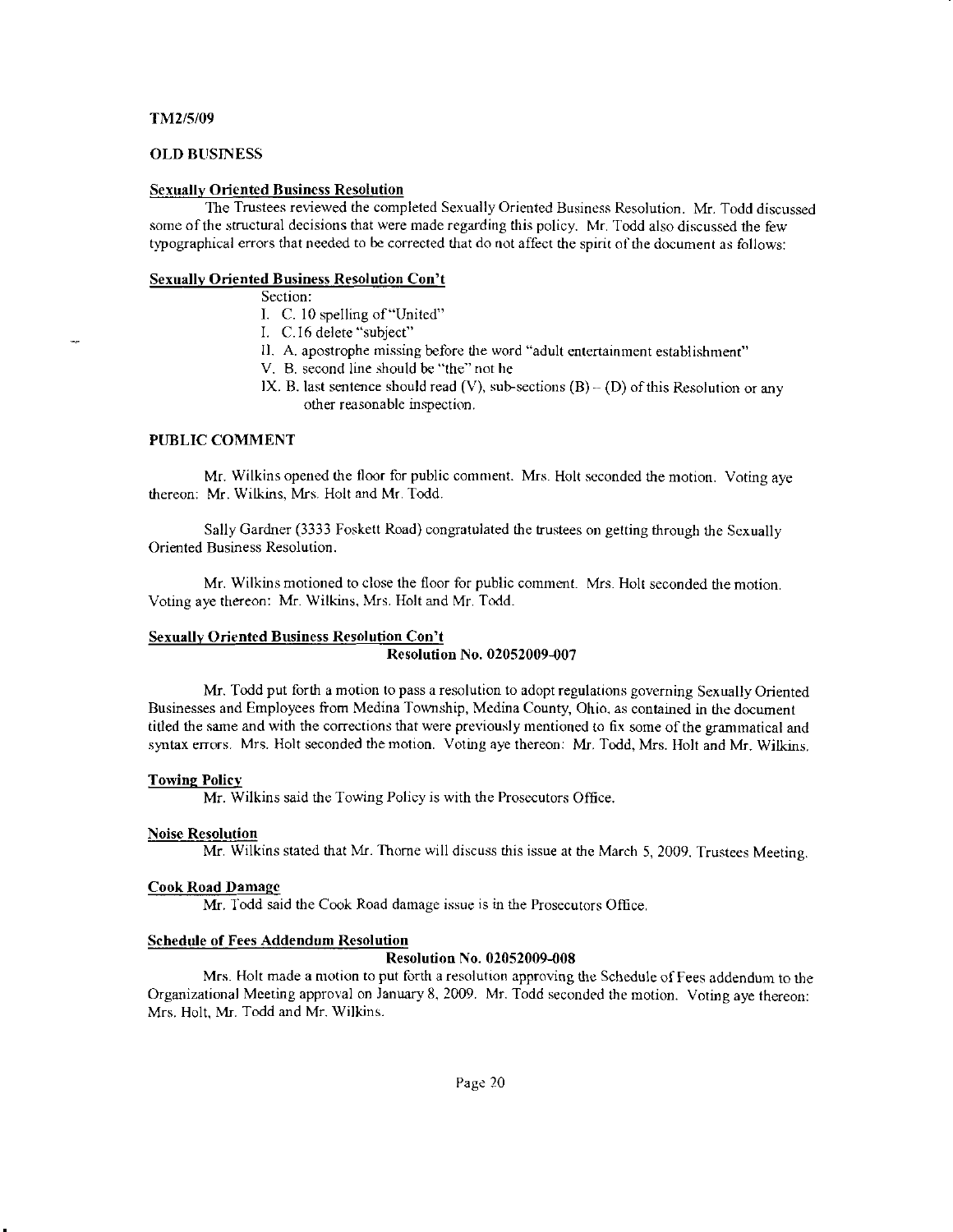# OLD BUSINESS CON''I

# Scenic Byway -- Route 3

Mrs. Holt spoke with Ray Jarrett of the Zoning Commission and he asked it they can revisit the Scenic Byway on Route 3. Mr. Wilkins said he and Lesley Trenkamp tried extensively and they were tumed down.

#### Council of Governments Meeting

Mrs. Holt said she attended the Council of Governments meeting regarding MCDAC funding and found that they are underfunded. Mr. Todd said this should not be done away with because Medina County and Medina Township have had numerous large drug busts. Mrs. Holt is going to look into this issue further.

## Zoning Inspectors Office Hours

Mrs. Holt presented Trustees with the proposed hours the Zoning Inspectors gave her. There was some confusion with the hours the Inspectors were asking for and they were asked to clarify exactly what hours they want. A decision will be made at the next meeting.

#### NEW BUSINESS

#### **Medina Township Sports Field Regulations**

Mr. Wilkins spoke with JeffKessler and they would like to do a web based scheduling for the sports field. There are questions regarding liability insurance, fees, a concession stand and port-a-potties. These issues will be revisited at the next meeting. E-scheduling would be used at a cost of \$100.00 per yeaf.

# Deer Crossing Sign on Substation Road

Mr. Wilkins talked about the request for a deer crossing sign on Substation Road and due to the rural nature of the Township and the numerous herds of deer it is not feasible to put up signs.

#### Road Department Comp Time

Mr. Wilkins said the Road Department requested comp time for the overtime hours they have put in during this heavy winter snowfall. Mr. Todd said they have to be careful how it is worded.

#### Clothinq Allowance

Mr. Wilkins discussed the clothing allowance for the Road Department and it will be implemented at the budget meeting.

#### Tree Trimming Along Roadways

#### Resolution No. 02052009-009

Mr. Wilkins motioned to put forth a resolution appropriating up to \$20,000.00 for Whisman Tree Service, Incorporated 2461 28<sup>th</sup> Street Akron, Ohio, 44214, to provide trimming and tree removal along the roadways. Mrs. Holt seconded fie motion. Voting aye thereon: Mr. Wilkins. Mrs. Holt and Mr. Todd.

#### Lawn Maintenance Bid Quotes for 2009

Mr. Wilkins said the Township will go out for bid for the lawn maintenance for 2009. There will be a mandatory vendors conference and bid packets will be handed out at that time. If the vendor does not attend the conference he will not receive a bid packet and will not be considered.

# Townhall Information

Mr. Wilkins received some historical items from Cynthia Szunyog regarding when the townhall was built and other items of interest. Documents show the townhall was built in 1868 for \$975.00. Also there were bounties for ground hogs and sparrows.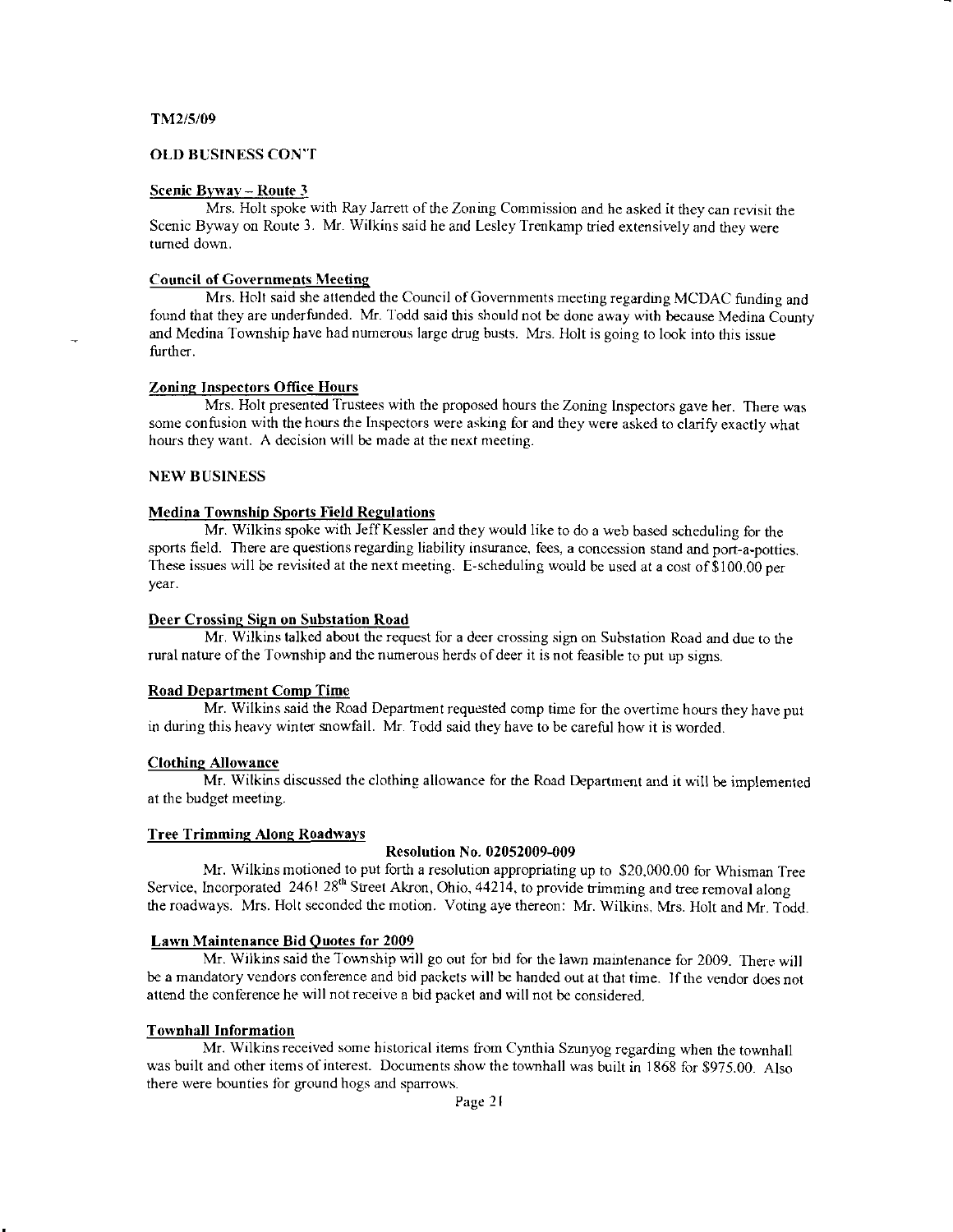#### NEW BUSINESS CON'T

#### Skunk Removal

Mrs. Holt gave the Township Secretary the name ofa pcrson who will trap skunks or other small antmals-

# Executive Session

Mr. Todd motioned to enter into Executive Session with the Medina Township Board of Trustees to discuss personnel, personnel policies and compensation- The Board entered into Executive Session at 8:47 pm. The Board reconvened at 9:11 pm. No decisions were made during that meeting.

#### Police Computers-JAG Grant

Mr. Wilkins motioned to approve the purchase order totaling \$9,235.56 for Police Department computers with the JAG grant. Mr. Todd seconded the motion. Voting aye thereon: Mr. Wilkins, Mr. Todd and Mrs. Holt.

# PUBLIC COMMENT

Mr. Wilkins motioned to open the floor for public comment. Mrs. Holt seconded the motion. Voting aye thereon: Mr. Wilkins, Mrs. Holt and Mr. Todd.

Chief Arbogast clarified the relationship between the Medina Township Police Department and the Medina County Drug Task Force.

Mr. Wilkins motioned to close the floor for public comnent. Mrs. Holt seconded the motion. Voting aye thereon: Mr. Wilkins, Mrs. Holt and Mr. Todd.

Mr. Wilkins motioned to adjourn the meeting at  $9:15$  pm. Mr. Todd seconded the motion. Voting aye thereon: Mr. Wilkins, Mr. Todd and Mrs. Holt.

Hip Fiscal Officer

 $Z$ ndfack

Medina Township Board of Trustees

Page 22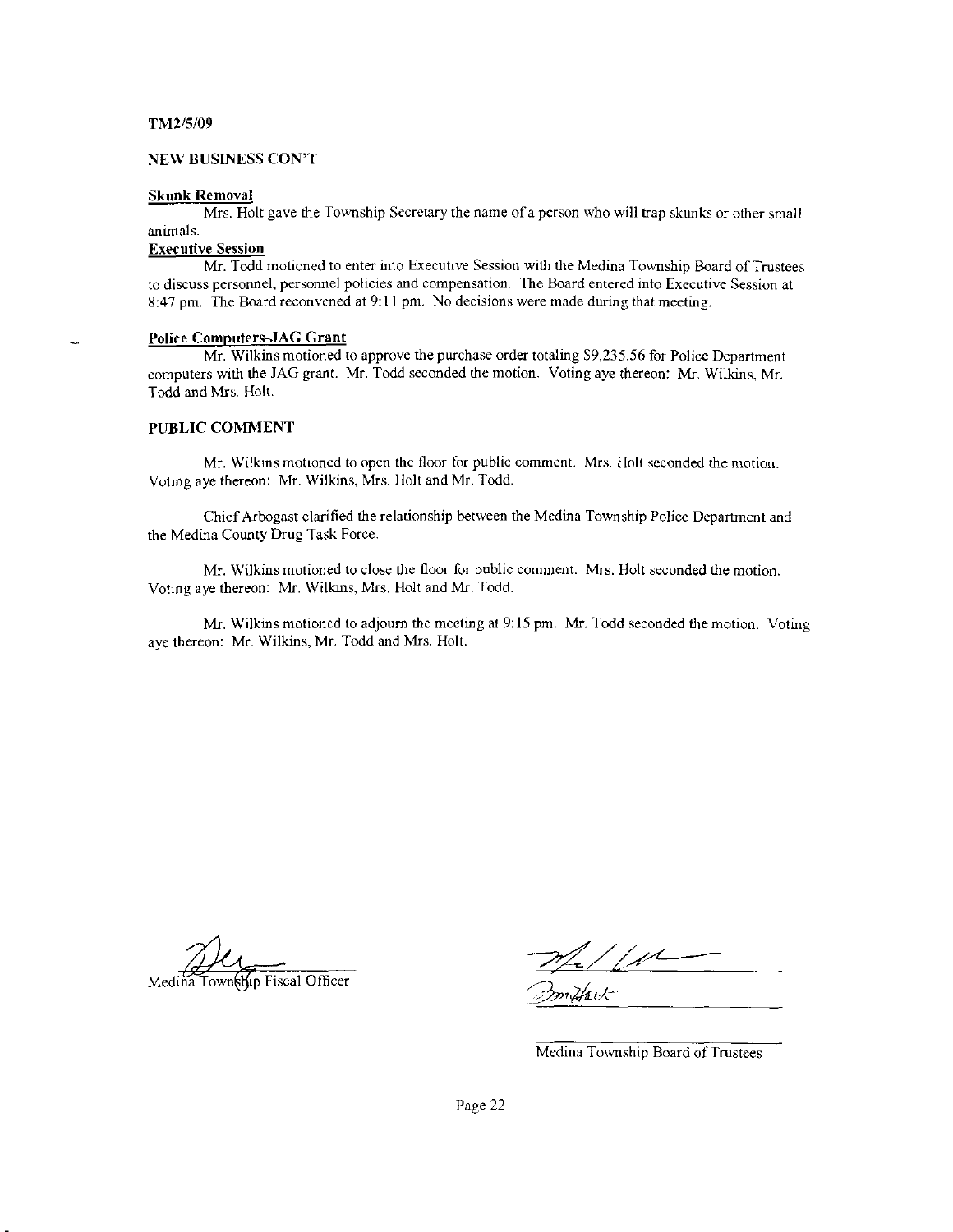# MEDINA TOWNSHIP POLICE REPORT FOR JANUARY, 2OO9

|                                  |      | Jan., 2009 Y.T.D. 08 |       | YEAR 2007 : YEAR 2006 |
|----------------------------------|------|----------------------|-------|-----------------------|
| <b>CRIMINAL ACTS</b>             |      |                      |       |                       |
| <b>ASSAULTS</b>                  | 1    | 20                   | 16    | 14                    |
| <b>BURGLARY</b>                  | Ω    | 20                   | 21    | 16                    |
| <b>BREAKING AND ENTERING</b>     | 0    | 2                    | 0     | 0                     |
| <b>CHECKS AND FRAUDS</b>         | 3    | 32                   | 35    | 24                    |
| <b>DRUG OFFENSES</b>             | 1    | 21                   | 24    | 4                     |
| <b>THEFT</b>                     | 6    | 164                  | 200   | 188                   |
| <b>RAPE</b>                      | 0    | 3                    | 0     | 1                     |
| <b>SEX OFFENSE</b>               | 0    | 4                    | 3     | 4                     |
| <b>STOLEN VEHICLE</b>            | 3    | 11                   | 8     | 11                    |
| VANDALISM                        | 2    | 57                   | 65    | 115                   |
| <b>CRIMINA DAMAGE</b>            | 0    | 13                   | 0     | 0                     |
| HARRASSMENT                      | 3    | 50                   | 59    | 45                    |
| TOTAL CRIMINAL ACTS              | 19   | 397                  | 431   | 422                   |
| TRAFFIC DIVISON                  |      |                      |       |                       |
| ACCIDENT NO INJURY               | 51   | 413                  | 369   | 307                   |
| <b>ACCIDENT PRIVATE PROPERTY</b> | 8    | 39                   | 0     | 0                     |
| <b>ACCIDENT INJURY</b>           | 9    | 78                   | 76    | 49                    |
| AIRCRAFT                         | 0    | 1                    | 0     | 0                     |
| <b>ACCIDENTS</b>                 | 68   | 531                  | 445   | 356                   |
| <b>ENFORCEMENT</b>               |      |                      |       |                       |
| <b>TRAFFIC COMPLAINTS</b>        | 17   | 279                  | 275   | 162                   |
| <b>PARKING COMPLAINTS</b>        | 3    | 53                   | 0     | 0                     |
| <b>TRAFFIC STOPS CITATIONS</b>   | 41   | 566                  | 586   | 474                   |
| TRAFFIC STOPS WARNING            | 205  | 2336                 | 2315  | 1222                  |
| UNDER THE INFLUENCE              | 2    | 49                   | 18    | 26                    |
| <b>DRIVING UNDER SUSPEN</b>      | 15   | 161                  |       |                       |
| <b>ENFORCEMENT</b>               | 283  | 3444                 | 3194  | 1884                  |
| <b>OTHERS CALLS</b>              |      |                      |       |                       |
| <b>ALARM DROPS</b>               | 70   | 576                  | 557   | 513                   |
| <b>ANIMAL COMPLAINTS</b>         | 4    | 136                  | 113   |                       |
| <b>DOMESTICS</b>                 | 5    | 96                   | 139   | 138                   |
| <b>BUSNIESS CHECKS</b>           | 15   | 3029                 | 2679  | 1627                  |
| <b>VACATION CHECKS</b>           | 143  | 966                  | 1057  |                       |
| <b>MISC</b>                      | 458  | 2977                 | 2241  | 2170                  |
| <b>TOTAL CALLS FOR SERVICE</b>   | 1065 | 12152                | 10856 | 7110                  |

 $\mathcal{L}_{\mathcal{B}}$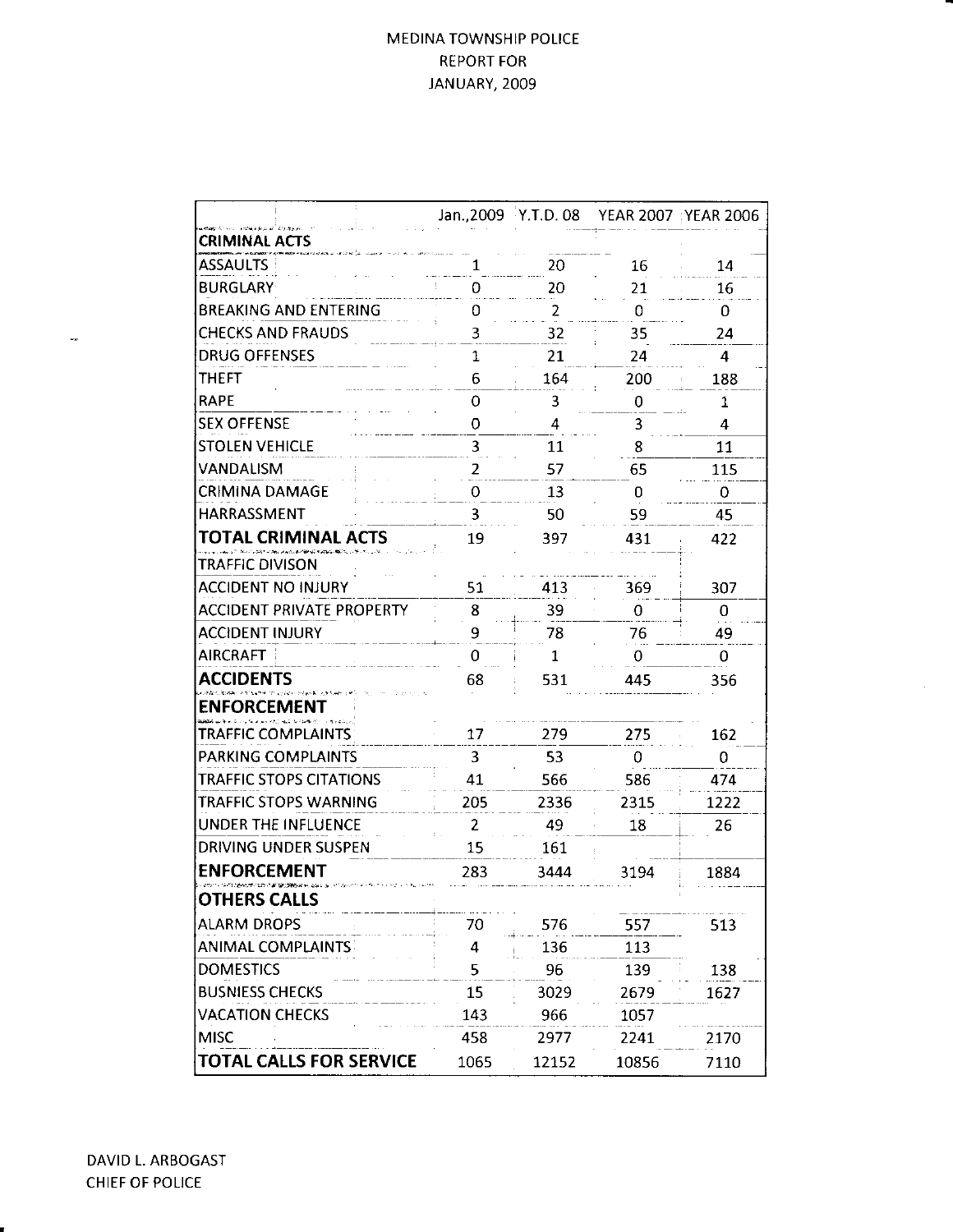# Medina Township Fire Department December 2OO8 Activity Report

# Type of Alarms

|                             |    | Count Percentage |
|-----------------------------|----|------------------|
| А<br>Alarm Drop             |    | 5.00%            |
| С<br>Carbon Monoxide        |    | 10.00%           |
| E<br>Assist EMS (LST)       | 9  | 45.00%           |
| F<br>Fire Call              |    | 35.00%           |
| н<br>HazMat/Spill           |    | 5.00%            |
| <b>Total Incident Count</b> | 20 |                  |

# Breakdown of Location of Calls

| Medina Twp                   | 19 |
|------------------------------|----|
| Mutual Aid Given             |    |
| <b>Total Calls for Month</b> | 20 |

Total Calls During Staffing Hours 13

Mon. Thru Fri. 7am-3om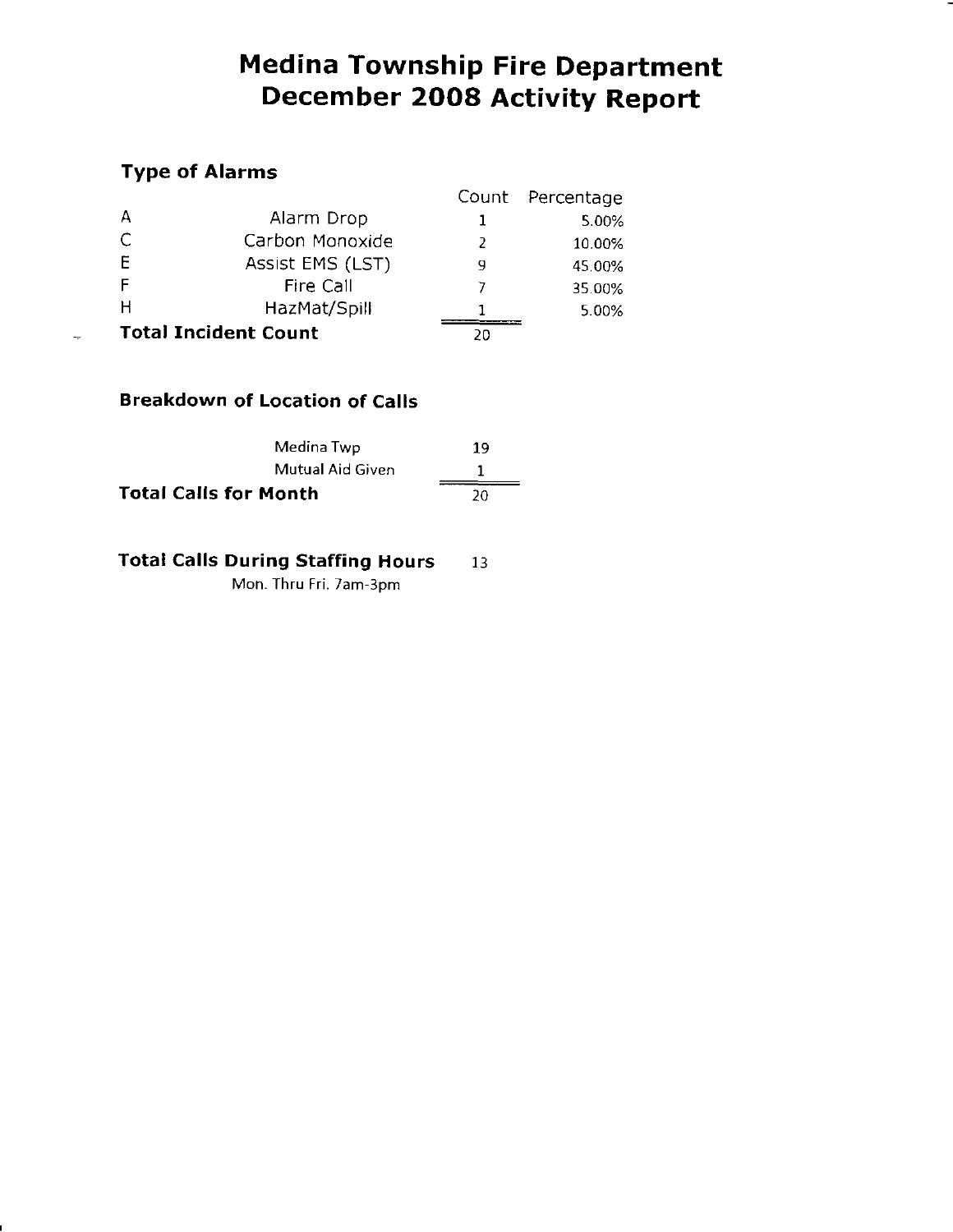# SERVICE DEPT. REPORT JANUARY 2OO9

CLEAN AND MAINTAIN BUILDINGS, EQUIPMENT AND VEHICLES

INSTALL, REPAIR AND REPLACE SIGNS AS NEEDED

PLOW AND SALT ROADS

**CLEAN TWP. HALL WALKS** 

TAKE CARE OF DEAD DEER

MOVE BOXES FROM TWP. HALL

RECEIVED 6 SALT DELIVERIES IN JANUARY TOTALING 1021.79 TONS AT A COST oF \$43,180.85

FOR THIS WINTER WE HAVE RECEIVED 11 DELIVERIES TOTALING 1630,12 TONS AT A COST OF 868.888.88